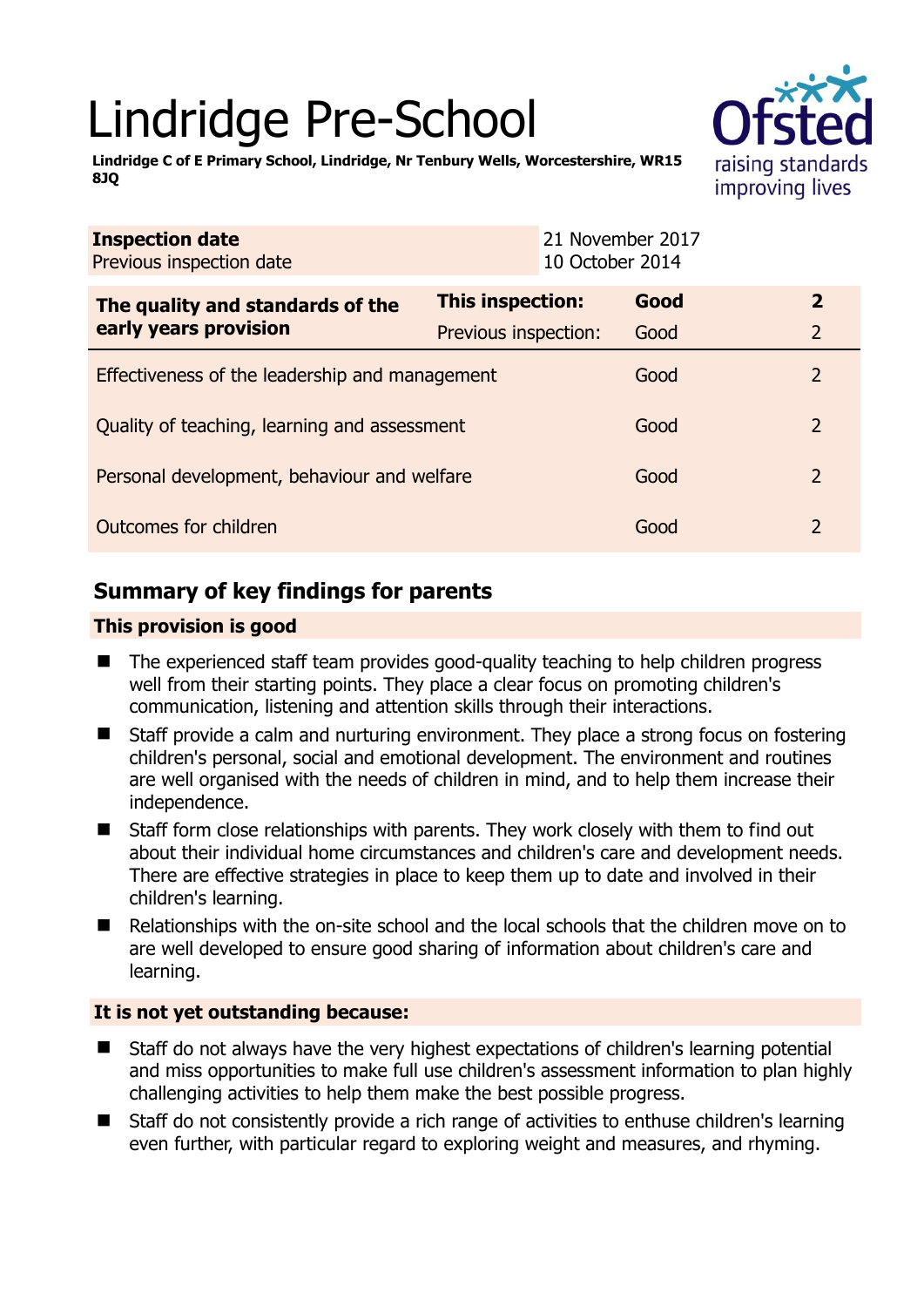## **What the setting needs to do to improve further**

#### **To further improve the quality of the early years provision the provider should:**

- raise staff's expectations of teaching and learning to the very highest level, and support them to use the information from children's assessments meticulously to plan highly challenging activities, to help children make the best possible progress
- continue to provide a rich range of activities to motivate children's learning even further in exploring weight and measures, and rhyming.

#### **Inspection activities**

- The inspector observed the quality of teaching during activities indoors and outdoors, and assessed the impact this has on children's learning.
- The inspector carried out a joint observation with the manager.
- The inspector held a meeting with manager. She looked at relevant documentation and evidence of the suitability of staff working in the pre-school.
- The inspector spoke with staff and children at the pre-school during the inspection.
- The inspector spoke to parents during the inspection and looked at parent feedback surveys and took account of their views.

## **Inspector**

Parm Sansoyer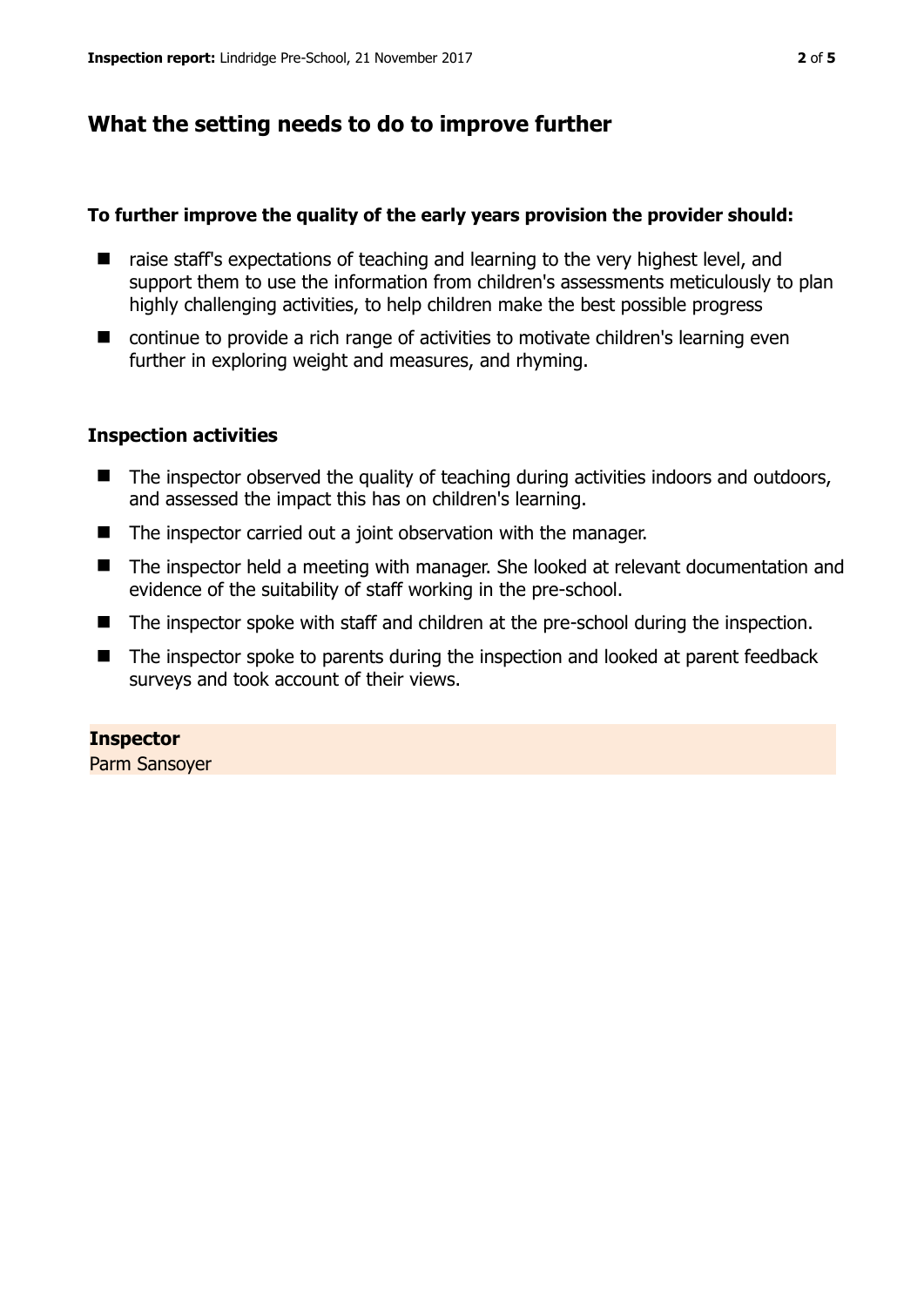# **Inspection findings**

## **Effectiveness of the leadership and management is good**

The manager, who also works alongside the staff daily, monitor's staff practice to ensure the quality of teaching is good. She offers good coaching and support to staff to help further develop their practice. For example, staff benefit from regular supervisory sessions, staff meetings and targeted training opportunities to help increase their skills and knowledge. There are effective systems in place to gather the views of children, parents, and staff. This information is used well to adapt the service offered. Arrangements for safeguarding are effective. All staff are trained in child protection issues and know the procedure to follow if they have concerns about a child. Risk assessments are conducted to ensure the environment is safe and clean.

## **Quality of teaching, learning and assessment is good**

Overall, staff provide challenging and enjoyable experiences based around the children's interests, such as the changing seasons. They also focus on a number, colour and letter of the week to help motivate children to learn. For example, children bring in items from home in relation to the 'bronze' colour of the week. Staff use whole-group sessions well as a teaching opportunity. For example, staff quickly capture the children's attention and teach them about the weather, days of the week and include opportunities for children to count and recognise number. Staff provide a broad range of experiences and opportunities for children to freely explore and discover through a good range of art and craft activities.

## **Personal development, behaviour and welfare are good**

Staff are attentive to the needs of children and place a clear priority on helping children settle and gain confidence. They use positive strategies to encourage children to think about their behaviour and consider the feelings of others. Children are well behaved, easily follow instruction and enjoy the routine in place. Staff provide good first-hand experiences to teach children about being healthy. For example, children plant and care for a range of fruits, vegetables and herbs, and learn about the benefits of healthy eating. Children learn how to keep safe. For example, they learn about the role of the emergency services and have had a visit from the local community officer.

## **Outcomes for children are good**

Children make good progress and acquire the key skills required in preparation for their move on to school. Children are confident talkers. For example, during the show and tell session, children describe what they have bought in and others listen intently. Children recognise their own names during registration and on their placemats, and show a real interest in writing their names. Children thoroughly enjoy their imaginative play and using a range of media and materials. For example, children consider how colour changes as they roll the marbles covered in paint on the tray, and watch how they mix and create new colours. They enjoy outdoor play and have good opportunities to increase their physical fitness.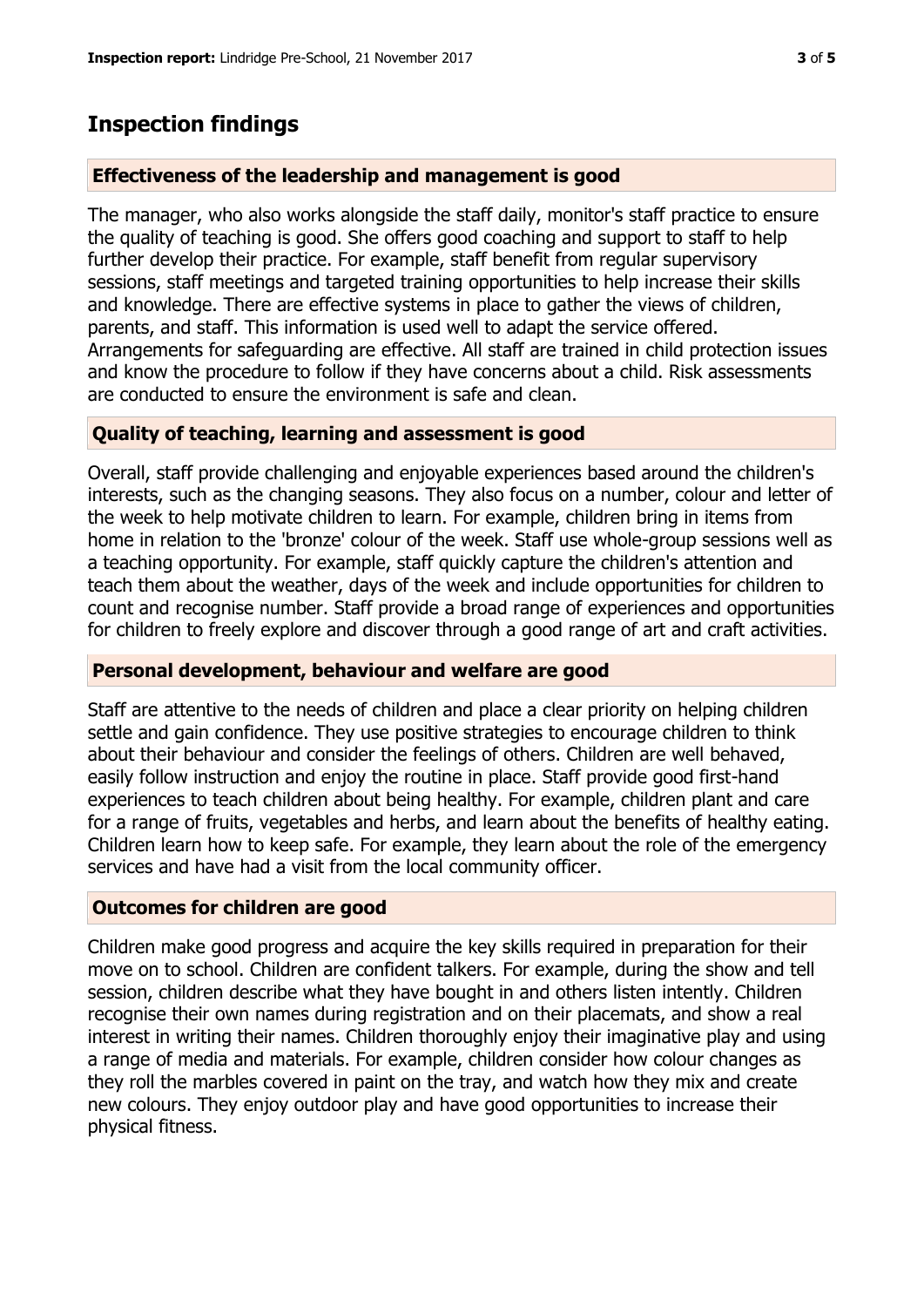# **Setting details**

| Unique reference number                             | 205271                                                                               |  |
|-----------------------------------------------------|--------------------------------------------------------------------------------------|--|
| <b>Local authority</b>                              | Worcestershire                                                                       |  |
| <b>Inspection number</b>                            | 1103090                                                                              |  |
| <b>Type of provision</b>                            | Full-time provision                                                                  |  |
| Day care type                                       | Childcare - Non-Domestic                                                             |  |
| <b>Registers</b>                                    | Early Years Register, Compulsory Childcare<br>Register, Voluntary Childcare Register |  |
| Age range of children                               | $2 - 5$                                                                              |  |
| <b>Total number of places</b>                       | 20                                                                                   |  |
| Number of children on roll                          | 9                                                                                    |  |
| Name of registered person                           | Lindridge Pre-School Group                                                           |  |
| <b>Registered person unique</b><br>reference number | RP518276                                                                             |  |
| Date of previous inspection                         | 10 October 2014                                                                      |  |
| <b>Telephone number</b>                             | 01584 881 647                                                                        |  |

Lindridge Pre-School registered in 1992. It operates from a building in the grounds of Lindridge C of E Primary School near Tenbury Wells, Worcestershire. There are three staff employed who work directly with the children. Of these, one holds an early years qualification at level 5, one holds a qualification at level 3 and the other holds a qualification at level 2. Sessions are from 9am to 3pm on Monday, Tuesday, Wednesday and Friday, and from 9am to 12pm on Thursday, during term time only. The pre-school provides funded early education for two-, three- and four-year-old children.

This inspection was carried out by Ofsted under sections 49 and 50 of the Childcare Act 2006 on the quality and standards of provision that is registered on the Early Years Register. The registered person must ensure that this provision complies with the statutory framework for children's learning, development and care, known as the early years foundation stage.

Any complaints about the inspection or the report should be made following the procedures set out in the guidance 'Complaints procedure: raising concerns and making complaints about Ofsted', which is available from Ofsted's website: www.gov.uk/government/organisations/ofsted. If you would like Ofsted to send you a copy of the guidance, please telephone 0300 123 4234, or email enquiries@ofsted.gov.uk.